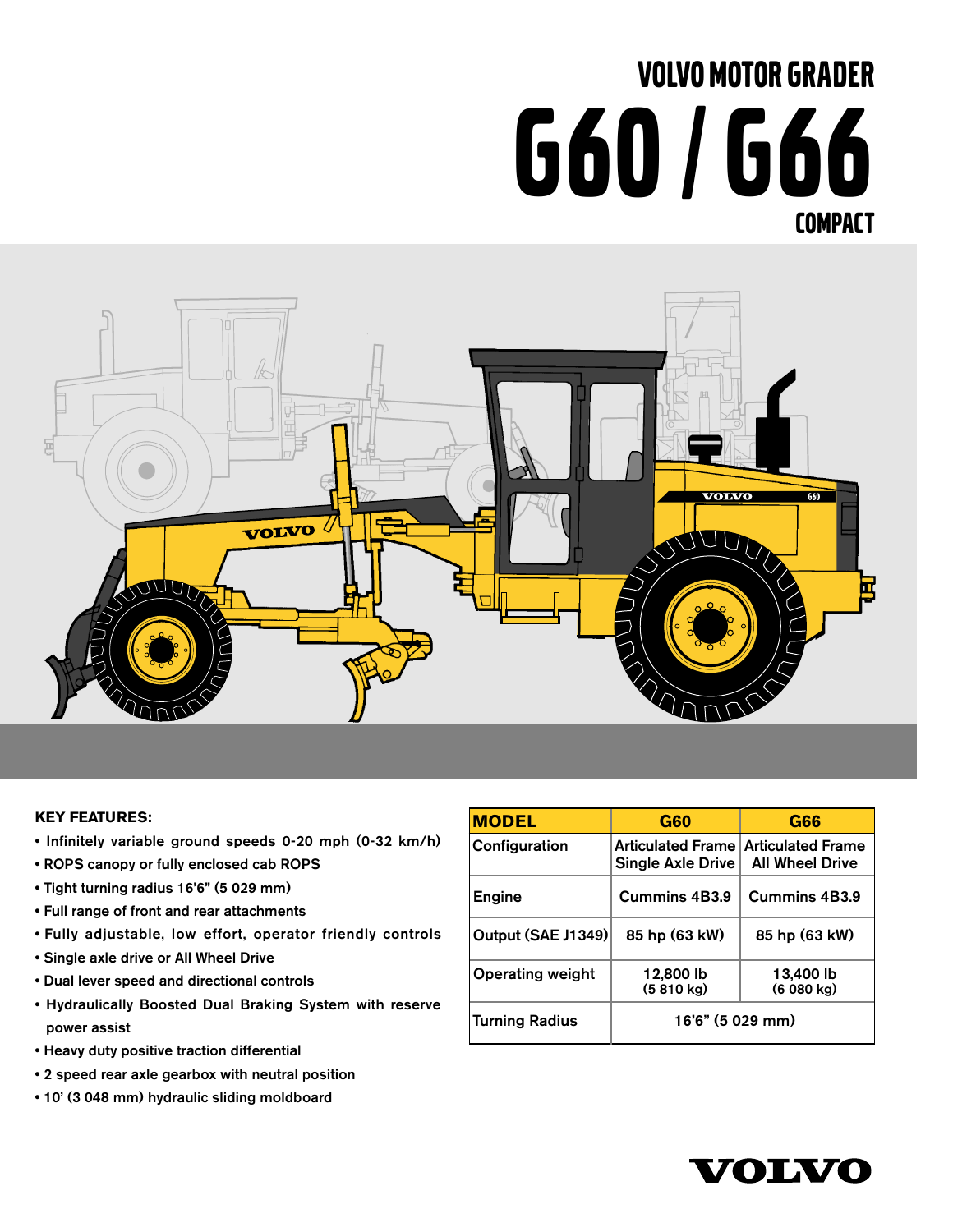

# **OPERATING WEIGHTS**

| G60          |                    |
|--------------|--------------------|
| Total        | 12,800 lb 5 810 kg |
| Front wheels | 3,870 lb 1 760 kg  |
| Rear wheels  | 8,930 lb 4 050 kg  |

#### G66

| ---          |                    |                   |
|--------------|--------------------|-------------------|
| Total        | 13,400 lb 6 080 kg |                   |
| Front wheels |                    | 4,200 lb 1 910 kg |
| Rear wheels  |                    | 9,200 lb 4 170 kg |
|              |                    |                   |

Weights shown include ROPS canopy with FOPS protection, all operating fluids and operator.



## **ENGINE DATA**

#### G60 / G66 Standard

| Make/Model            | Cummins 4B3.9                                |
|-----------------------|----------------------------------------------|
|                       | Type 4 cycle, naturally aspirated, diesel    |
| No. of cylinders      | In line 4                                    |
| Bore & stroke         | 4.02" x 4.72"                                |
|                       | $(102 \, \text{mm} \times 120 \, \text{mm})$ |
| Displacement          | 239 cu in (3.92 L)                           |
| Horsepower @ 2500 RPM |                                              |
|                       | 85 hp (63 kW)                                |

#### G60 / G66 Optional

| Make/Model            | Cummins 4BT3.9                               |           |
|-----------------------|----------------------------------------------|-----------|
| Type                  | 4 cycle, turbocharged, diesel                |           |
| No. of cylinders      |                                              | In line 4 |
| Bore & stroke         | $4.02" \times 4.72"$                         |           |
|                       | $(102 \, \text{mm} \times 120 \, \text{mm})$ |           |
| Displacement          | 239 cu in (3.92 L)                           |           |
| Horsepower @ 2500 RPM |                                              |           |
|                       | 110 hp (82 kW)                               |           |

Engine equipped with a dual element, drytype air cleaner with evacuator. 12 volt starting and electrical system with 65 amp (780 watt) alternator.

Performance: Rated gross horsepower to SAE J1995 standard conditions with water pump, lubricating oil pump and fuel system.



## **TRANSMISSION**

| Transmission is "declutched" by brake pedal.  |              |
|-----------------------------------------------|--------------|
| Mechanical neutral lockout with neutral start |              |
| switch.                                       |              |
| Operating pressure                            | 3,000 PSI    |
|                                               | (20 700 kPa) |
| Maximum pressure                              | 5,000 PSI    |

(34 500 kPa)

Heavy duty hydrostatic drive gives complete control to the operator over operating ground speeds. This permits very smooth increases or decreases in operating speeds, essential when fine grading. Easy forward or reverse selection without the need for clutching makes repetitive operation, such as pad work, simpler. Infinitely variable motor control provides faster job site cycle times.

#### **SPEEDS** @ 2500 RPM

| Forward and Reverse                       |
|-------------------------------------------|
| $0-10$ mph                                |
| $(0-16 \text{ km/h})$                     |
| 0-20 mph                                  |
| $(0-32 \text{ km/h})$                     |
| Foot controlled forward and reverse pedal |

available as an option.

#### **DIFFERENTIAL / FINAL DRIVE**

Positive traction differential consists of 4 bevel gears and automatic lock-up. Heavy duty flanged sleeve construction is supported by tapered roller bearings, allowing fully floating, non-load carrying drive axles. A heavy duty two speed gearbox provides work and travel modes as well as a neutral position for towing.

Ground clearance .......................16" (406 mm)

#### **WHEELS & TIRES**

#### Front:

| Rear:                                |  |
|--------------------------------------|--|
|                                      |  |
|                                      |  |
|                                      |  |
| Diamond Tread available as an option |  |
|                                      |  |

# **BRAKES**

Service Brakes ................................. Foot operated Fade resistant, hydraulically actuated drum brakes effective on rear wheels. System features dual braking circuits for even braking on both sides of the grader. Includes reserve power assist and operator warning system (visual and audible). Hydrostatic drive provides dynamic braking.

Parking Brakes ............................ Hand operated Independent, mechanically actuated drum brakes effective on rear wheels. System uses a cable equalizer to assure even engagement pressure on both sides. Includes visual and audible warning system for parking brake on.

All braking systems meet SAE Standard J1473 OCT 90, SAE Recommended Practice J1152 APR 80 and ISO 3450: 1985.

# **FRONT AXLE**

Front axle type: fully welded steel truss, gusseted for torsional strength and rigidity. Single oscillation pin with replaceable pin supports.

| Ground clearance  16" (406 mm)        |  |
|---------------------------------------|--|
| Wheel lean (standard on G66, optional |  |
|                                       |  |



# **STEERING**

Type............................... Hydraulic power steering Turning radius (outside front wheel)

- articulated frame - G66 ............................ 16'6" (5 029 mm)

(turning radius on G60 same when equipped with optional leaning wheel cylinder)

Operating pressure ............................... 1,000 PSI (6 900 kPa)

Steering system operates from separate hydraulic pump.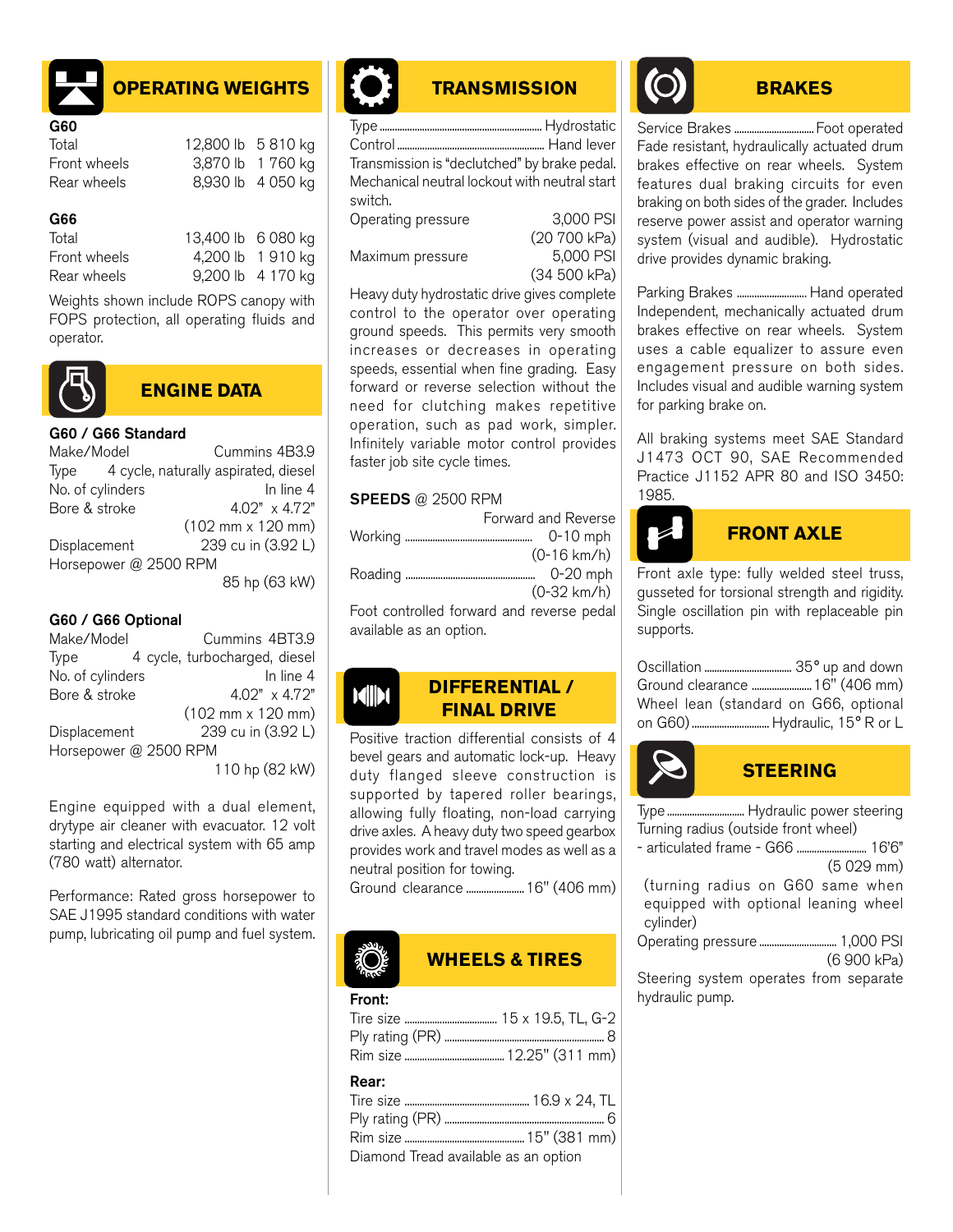

#### **FRAME**

| heavy gauge box channel                                             |
|---------------------------------------------------------------------|
|                                                                     |
|                                                                     |
| $(13 \, \text{mm} \times 203 \, \text{mm} \times 203 \, \text{mm})$ |

Full front and rear frame sections



# **ARTICULATION**

4" (102 mm) diameter pivot pins, turning on 4 tapered roller bearings. 2 hydraulic cylinders mounted with replaceable ball joints and dust shields.

Articulation angle ................................................... 37°



# **CIRCLE ASSEMBLY**

Size..............39" (991 mm) outside diameter Type....................................... full circle construction Moldboard height controlled by two hydraulic cylinders connected to ball joints at turntable. Trunnion mounted to frame with bearings and replaceable bushings. Circle centered with 3 adjustable alignment blocks with removable shims. Replaceable wearplate between circle and drawbar.



# **CIRCLE DRIVE**

Circle rotation .........................................................120° Twin hydraulic cylinder circle drive system uses direct acting hydraulic power permitting moldboard repositioning under full load. Permits moldboard to be repositioned within grader's width for travel. Circle turn cushion valve available as an option.



# **DRAWBAR**

Main drawbar (solid) 4" (102 mm) square Cross bar (solid). ............................................. 1" x 4" (25 mm x 102 mm)

"T" bar designed for maximum visibility and support. Connected to frame by shim adjustable ball stud.



Size...................................................... 10' x 19" x 5/8" (3 048 mm x 483 mm x 16 mm) Replaceable cutting edges & end bits - 2 .................................... 5' x 6" x 0.5" (1 524 mm x 152 mm x 13 mm) Cut below ground.........................10" (254 mm) Blade ground clearance .........12" (305 mm) Blade tilt positions ....................................................... 4 Hydraulic tilt available as an option. Blade reach outside front tires: - moldboard extended & using hydraulic blade slide right or left ................................ 46" (1 168 mm) - articulated & extended

 right or left ................................ 75" (1 905 mm) Optional circle sideshift cylinder available

for increased blade mobility.



# **CAPACITIES**

| 4.5 gallon (17 L) |
|-------------------|



All hydraulic controls are located on the fully adjustable steering pedestal. 8 low effort, direct acting hydraulic control levers are arranged in accordance with the industry standard for optimum operator convenience, visibility and comfort. Full hydraulic controls provide operation of circle turn, left and right blade lift and float control, articulation, moldboard slide, and optional leaning wheel and front blade/scarifier.

Pedestal instrument cluster: engine temperature gauge; engine oil pressure gauge; fuel level gauge; volt meter; tachometer.

A right hand console houses the transmission controller, throttle, hour meter, all electrical switches, heater controls and ignition switch.



# **HYDRAULICS**

Standard "Single Flow" hydraulic system with feathering blade lift controls provides smooth response.

Hydraulic tank contains a temperature gauge and sight glass for fluid level checks. Operating pressure ............................... 1,800 PSI (12 411 kPa) Single section gear pump ..................... 16 gpm (61 lpm)

"Twin Flow" hydraulic system available as an option.

| <br>************<br>------------<br>************<br><br>************<br>************<br>************<br><br>************ | <b>FILTERS</b>                   |
|--------------------------------------------------------------------------------------------------------------------------|----------------------------------|
|                                                                                                                          | Hydraulic 33 micron spin-on type |



## A Overall length ............ 20'10" (6 350 mm) B Overall height...................... 9'6" (2 896 mm)

- 
- C Wheelbase ..........................15'4" (4 674 mm)
- D Bladebase .............................. 6'2" (1 880 mm)

Overall width

- front tires ........................... 7'2" (2 184 mm)

- rear tires ............................. 7'2" (2 184 mm)